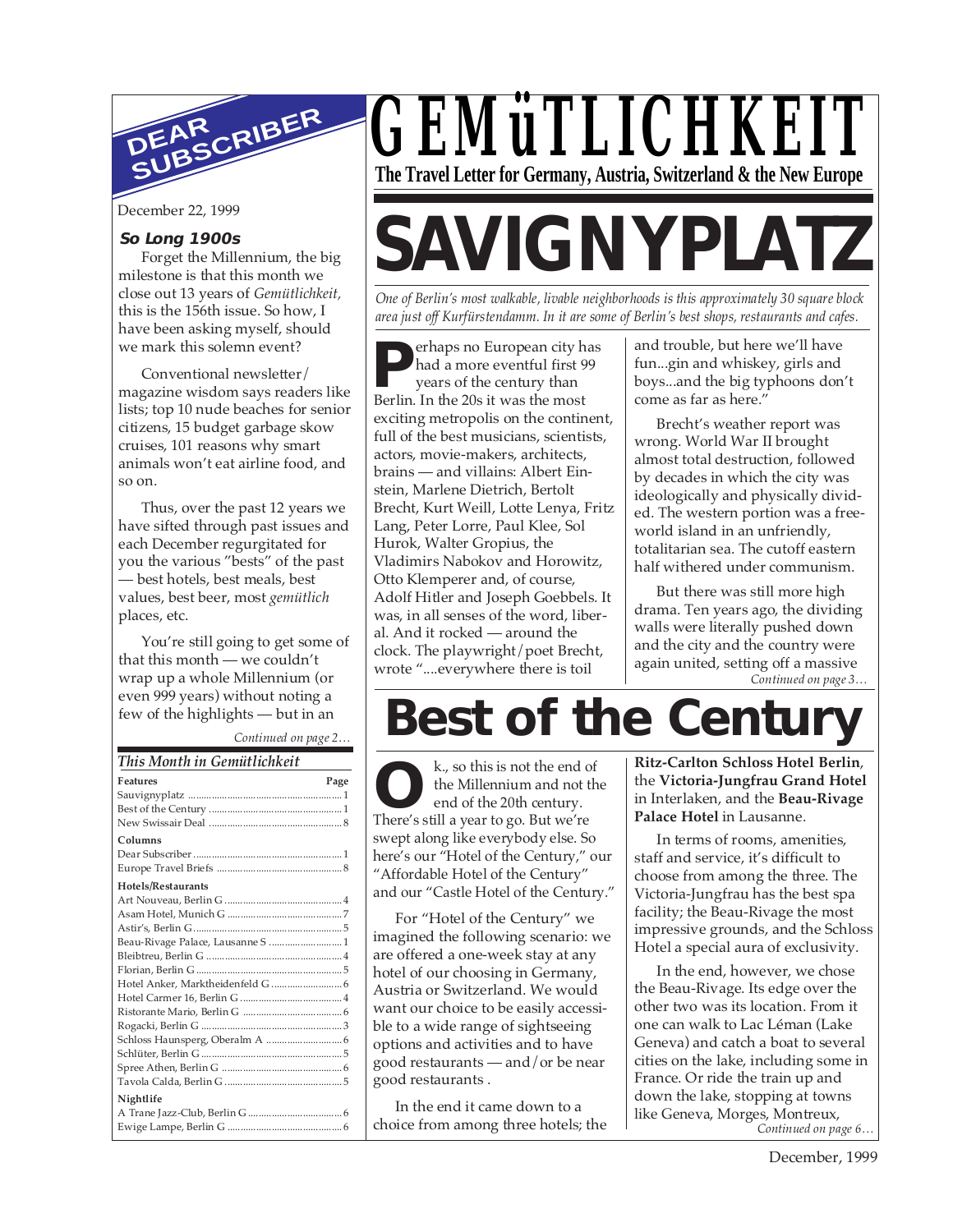#### *DEAR SUBSCRIBER Continued from page 1*

#### abbreviated way.

Aside from that, however, it's business as usual, starting in this space with some thoughts about next year and a rundown on our trip earlier this month.

#### **Year 2000 Planning**

I recall a few months ago, in a moment of overheated fervor, calling 1999 a "golden age" of travel to Europe. If so, 2000 will be a "platinum age," because things are better than ever.

**Airfares:** Except in the highest season, transatlantic airlines have too many seats to sell. Meaning prices should stay low. There have been some astonishingly low air fares this winter. At press time, for example, **Swissair** was offering deals that would get two persons to and from Zürich for as little as \$336. That's right, \$168 each. (This is one of the reasons you need to stay in touch with our website at www.gemut.com.) Though transatlantic carriers seem willing to lower fares to whatever level is needed to fill all seats, planes in late November and early December were still flying half empty.

Prices should remain soft into the late spring and summer fares will likely be about the same as last summer.

**Car rental rates:** Have been

climbing since late summer, particularly in Germany. Upgrades are gone and we know not when or even if they will return. In the past 18 months airport and rail station pickup fees have risen from 17 DM (\$9) to 12% *of the total rental*. Do the math: on a \$400 rental they'll nail you for \$48 if you get the car at an airport or rail station. At the moment, some companies are holding at 6% and some cap the so-called "premium station" charge at 100 DM (\$52), but long-term renters ought to give thought to picking up at an in-city location. And remember, you can still drop the car at an airport or rail station for no extra charge.

Even with the increases, Germany rentals are still the lowest in Europe and, for two or more traveling together, the cheapest way to get around. There are other positives: most cars from the compact category on up are now routinely air-conditioned, and premium rates to take cars to Poland, Slovakia, Hungary and the Czech Republic are largely a thing of the past.

Recently we drove an Opel Vectra for four days. A sweet car. It had 32,000 km (20,000 miles) on the odometer but was still comfortable, tight and responsive. On the Autobahn we were relaxed at 140 to 160 kmh (88 to 100 mph) and there was double the trunk room needed for our two suitcases and hefty foldover hanging bag plus odds and

ends. The steering wheel was adjustable and a liquid crystal display showed the time, outside temperature, the radio station playing, etc. Very handy.

I almost preferred it to the Mercedes C220 diesel that we drove for five days later in the trip. At double the price, it had a smaller trunk, but more gadgets, and might have been a little more solid at high speeds. If the price is the same I'll take the MBZ, but at half the price the Vectra is a no-brainer.

By the way, the new San Francisco Airport auto rental procedure will make you appreciate the Zürich (and Munich and Frankfurt) airports. Haul your bags onto a jampacked shuttle and ride 10-minutes through a maze of freeways, overpasses and industrial streets. Get off at the rental building and again drag the bags to the rental counter of choice. Paperwork and car keys in hand, schlepp those bags one more time to an elevator and up into the huge parking garage where you'll

*Continued on page 7…*

#### **Notes for Readers**

• Foreign currency prices are converted to U.S. dollars at the exchange rate in effect at the time of publication.

• Hotel prices listed are for one night. Discounts are often available for longer stays.

• All hotel prices include breakfast unless otherwise noted.

• Local European telephone area codes carry the "0" required for in-country dialing. To phone establishments from outside the country, such as from the USA, do not dial the first "0".

| <b>HOTEL RESTAURANT RATING KEY</b><br>VOI. 13, No. 12 $GEM\ddot{u}TLICHKEIT$                                                                                                                                                                                                                                    |                                                                                                                                                                                                                                                                                             |                                                                                                                                                             |                                            |                                                                                                                         |                                                                                       |
|-----------------------------------------------------------------------------------------------------------------------------------------------------------------------------------------------------------------------------------------------------------------------------------------------------------------|---------------------------------------------------------------------------------------------------------------------------------------------------------------------------------------------------------------------------------------------------------------------------------------------|-------------------------------------------------------------------------------------------------------------------------------------------------------------|--------------------------------------------|-------------------------------------------------------------------------------------------------------------------------|---------------------------------------------------------------------------------------|
| December, 1999                                                                                                                                                                                                                                                                                                  | The Travel Letter for Germany, Austria, Switzerland & the New Europe                                                                                                                                                                                                                        | <b>Rating Scale</b><br>Excellent                                                                                                                            | <b>Scale</b><br>$16 - 20$                  | <b>Restaurant Criteria</b><br>Food                                                                                      | 65%                                                                                   |
| Publishers:<br>Editor:<br>Contributors:                                                                                                                                                                                                                                                                         | Robert H. & Elizabeth S. Bestor<br>Robert H. Bestor<br>C. Fischer, R. Holliday,<br>Nikki Goth Itoi, Nick Selby                                                                                                                                                                              | Above Average<br>Average<br>Adequate<br>Unacceptable                                                                                                        | 12 - 15<br>$8 - 11$<br>4 -<br>- 3<br>$0 -$ | <b>Service</b><br>Atmosphere                                                                                            | 20%<br>15%                                                                            |
| Web Master:<br><b>Consulting Editor:</b><br><b>Subscription Dept:</b>                                                                                                                                                                                                                                           | Paul T. Merschdorf<br>Thomas P. Bestor<br>Andy Bestor, K. Steffans<br>Gemütlichkeit (ISSN 10431756) is published monthly by UpCountry Publish-<br>ing, 288 Ridge Road, Ashland OR 97520. TOLL FREE: 1-800/521-6722 or 541/<br>488-8462, fax: 541/488-8468, e-mail gemut@mind.net. Web site: | <b>Hotel Rating Criteria</b><br>People/Service<br>Location/Setting<br>Guestrooms<br>Public rooms<br>Facilities/Restaurant                                   | 30%<br>15%<br>30%<br>5%<br>20%             | <b>Value Rating</b><br><b>Outstanding Value</b><br>Very Good Value<br>Average Value<br>Below Average Value<br>A Rip-Off | Scale<br>$17 - 20$<br>12<br>- 16<br>$9 -$<br>11<br>$5 - 8$<br>$\Omega$<br>4<br>$\sim$ |
| www.gemut.com. Subscriptions are \$67 per year for 12 issues. While every<br>effort is made to provide correct information in this publication, the publishers<br>can make no quarantees regarding accuracy.<br><b>POSTMASTER: SEND ADDRESS CHANGES TO:</b><br>Gemütlichkeit, 288 Ridge Road., Ashland OR 97520 |                                                                                                                                                                                                                                                                                             | Special <i>O</i> Designation<br>By virtue of location, decor, charm, warmth of management, or<br>combination thereof, an especially pleasant establishment. |                                            |                                                                                                                         |                                                                                       |
| Gemütlichkeit<br>December, 1999                                                                                                                                                                                                                                                                                 |                                                                                                                                                                                                                                                                                             |                                                                                                                                                             |                                            |                                                                                                                         |                                                                                       |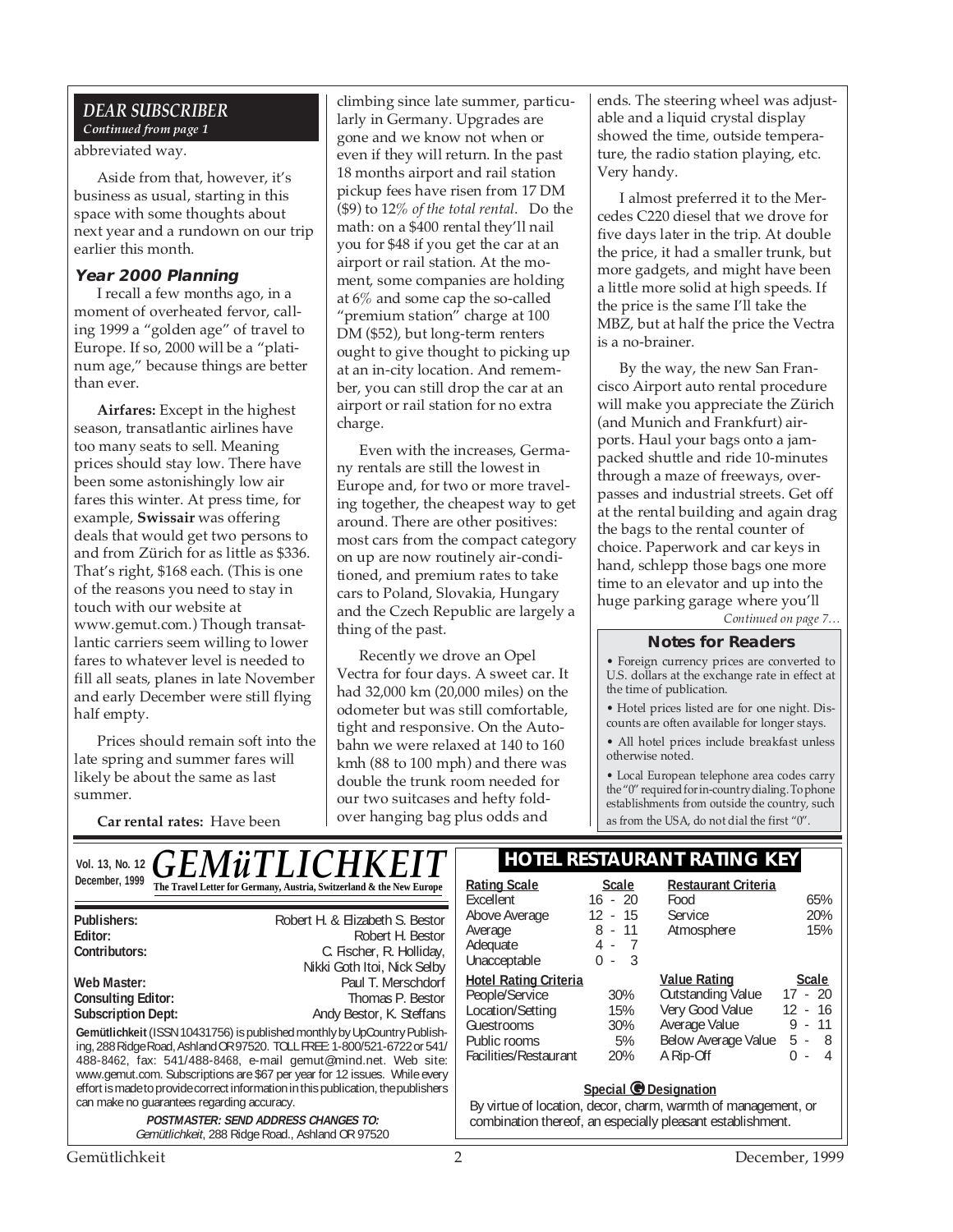### **Off the Beaten Path in Berlin: Rogacki**

*H*ere's a place you'll not read about in any guidebook. Rogacki has been around since 1928. These days it is an indoor marketplace in a lower middle-class neighborhood, with dozens of stalls selling all manner of produce, meat, fowl, fish, cheeses and baked goods. A kind of blue-collar Ka De Wa\*.

Along one wall is an inexpensive cafeteria-style restaurant. But the place to eat in Rogacki is at the foursided, stand-up bar in the middle of the room — **Rogacki's Schlemmerecke**. Two chefs/waiters work from its center, serving customers on all sides. Each side can accommodate five or six customers. And those come in all categories. I stood next to a tall, steel-gray haired bank president type in an immaculate \$2000-plus suit. Beyond him was a blue-overalled laborer whose ample red face was a billboard for the Berliner Kindl he drank with his lunch. Across the way, an ancient woman in a thrift store coat and babushka bellied up to the bar.

Our host, a Berliner, ordered for us. With a word from him, a plump but handsome, vivacious woman in a starched apron behind the counter set three large, stemmed goblets in front of us and turned a magnum of white wine upside down over each. No effete pre-taste, no presentation of the bottle. The wine gurgled out with such a splashing rush I was certain it would overflow, but at just the last moment she flipped the bottle upright without a drop spilled. It was French, but from where precisely I can't say. The menu said *franz. Weisswein, Cachet*

#### *SAVIGNYPLATZ Continued from page 1*

— and expensive — rebirth. Berlin is again Germany's capital. And, for the traveler with a bent for recent history, Europe's number one travel destination.

Thus it seems only proper that the final *Gemütlichkeit* of the 1900s be at least partly about Berlin. We

*Vin de table, Blanc do Blanches*. Whatever, it was the "house" wine and delicious. It reposed on the counter with bottles of beer and champagne in a big bucket of ice.

Another nod from our host and the starched lady tossed a couple of handfuls of chopped vegetables on the griddle. Over them she poured some sort of broth that made the pile sizzle and steam. Cooking away in one corner of the griddle was a big mound of half-dollar size slices of potato.

In the meantime did we like oysters? Yes. Shortly, we were each sizing up three *Austern* so fresh they could only have arrived within the hour by Lear jet from the Normandy coast. Perfect.

But back to the griddle. Alongside the vegetables, our chef/waitress laid out about a dozen shrimp. Our wine was refreshed.

By this time every inch of all four sides of the bar was occupied with hungry customers. But our server and her male colleague handled it all without a ruffle; the pouring, the grilling, the serving, the cashing out. Even when the pace got frantic, she never lost her not-a-hair-out-of-place fresh look and kept up a banter with the regulars, including our host.

After a few minutes, using a large spatula, she transferred the shrimp, the vegetables and some of the *Bratkartoffeln* onto two plates. To this she added some green salad and then over all of it was ladled a magical white sauce. This was an order for one person which our host wisely

spent a few days there last summer and explored in some depth one of its most appealing neighborhoods, Savignyplatz. Just north of the Kurfürstendamm's many attractions, it is a quarter of diverse shops and dozens of restaurants representing a wide variety of cultures. Its treelined streets are sedate compared to the bustle and hurry of the Ku'damm and it offers that just-right knew would be enough for both Liz and me. What was in that sauce I can't even guess. I can only tell you it was a marvellous plate of food. Our host had great looking seafood stew and the banker on my right carefully ate every morsel of a gigantic, golden-crusted filet of white fish along with his share of the glorious fried potatoes from the griddle. That, I thought to myself, is what I'm ordering next time (and there will be a next time, oh yes).

When the idea was first proposed to us, I was not so keen on standing while eating. But the whole experience was so fascinating, and the food and wine so absolutely delicious, I could have stayed all afternoon.

What does it cost? Well, it's a real rip-off. The stir-fry dish Liz and I shared — *Garnelengpresse* — was 17.45 DM (\$9) or \$4.50 each. Nothing on the menu cost more than that, except for lobster which is 28.5 DM (\$15). An order of mussels is 8.45 (\$4.50), shrimp cocktail and several soups are in the 6-7 DM (\$3- \$4) range. The total bill for the three of us, including at least six glasses of wine, was 65 DM (\$34).

This was one of the most satisfying meals I had anywhere during 1999. Rogacki is about as far off the beaten track as you get in Berlin. I doubt you'll see any other tourists there, other than fellow *Gemütlichkeit* readers. It's a great find.

(\*Referring to the eye-popping food market in the Berlin department store.)

Rogacki, Wilmersdorfer Str. 145, near Bismarck Str. U-Bahn Station.<br>—RHB  $-RHB$ 

mix of residence and commerce that seems to mark the best urban neighborhoods.

*Continued on page 4…* We suggest headquartering in one of the area's hotels, perhaps devoting half of each day to Berlin's many sightseeing opportunities and the other half to cafe sitting and lazy browsing. At night, there are a couple of dozen dining choices — a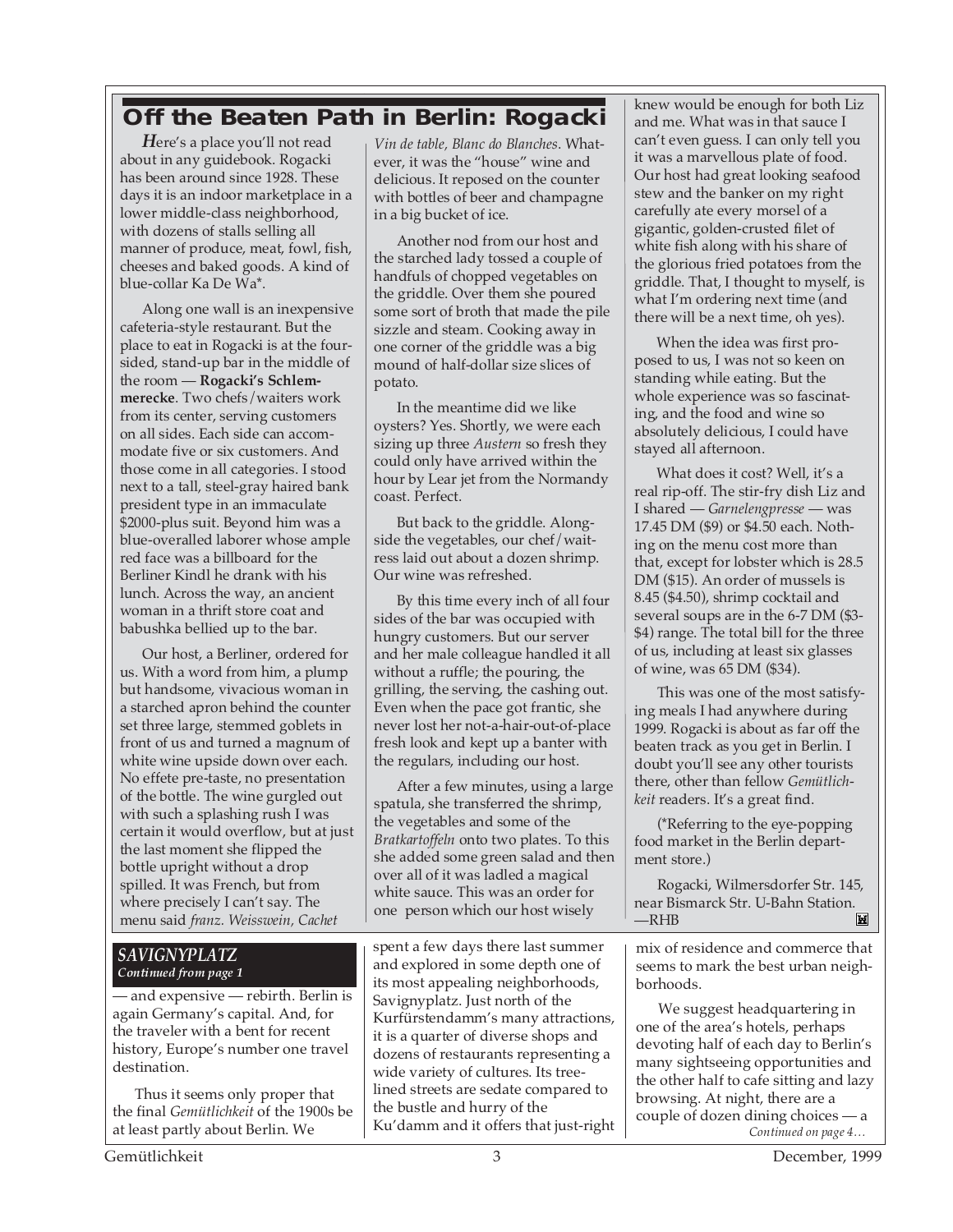#### *SAVIGNYPLATZ Continued from page 3*

few of which we've covered here and after that there are two intimate and excellent music venues, **Ewige Lampe** and **A Trane Jazz Club** (see page 6).

Here is our look at the shops, hotels, restaurants, and nightclubs of Berlin's Savignyplatz.

#### Accommodations

Art Nouveau Hotel

Our first choice in the neighborhood is conveniently located on Leibnitzstrasse, just off the Ku'damm, easy walking distance to all the area's shops and restaurants.

Most of the high-ceilinged rooms are spacious and airy and each has its own decor. The best of them is Number 10, a corner double with hardwood floors and a love seat niche, or Number 8 which is also very large, though on the street side.

The owner, Christine Schlenzka, is most friendly and helpful.

**Daily Rates:** Singles 160 DM (\$82), doubles 190 DM (\$99), suite 210 DM (\$108). Prices are 20% to 25% higher during trade fairs and conventions. **Contact:** Art Nouveau, Leibnizstr. 59, D-10629 Berlin, tel. +49/030/327 7440, fax 327 744 40 **Rating:** QUALITY 16/20, VALUE 16/20

#### Bleibtreu Hotel

An arty, elegant hotel between the Ku'damm and Savignyplatz. Imaginative design and appointments make the small guestrooms seem bigger than they actually are.

An interesting, charming city hotel but prices seem out of line. Nearby Art Nouveau has larger rooms at half the price.

**Daily Rates:** Singles 234 to 344 DM (\$121-\$177), doubles 274 to 384 DM (\$141-\$198). Breakfast is an additional 25 DM (\$13) per person. **Contact:** Bleibtreu Hotel, Bleibtreustr. 31, 10707 Berlin, tel. +49/030/ 884740, fax 88474444 **Rating:** QUALITY 15/20, VALUE 7/20

Hotel Carmer 16 In a residential area at the neighborhood's eastern edge, is Hotel Carmer 16, a quiet hideaway offering exceptional value.

The neo-baroque structure looks to be a war survivor and thus offers the high ceilings and spacious rooms of buildings from that era.

Guestrooms are straightforward, simply furnished though comfortable, and come equipped with the usual satellite TV, direct dial phones, and minibar.

**Daily Rates:** Singles 130 to 160 DM (\$67-\$82), doubles 160 to 200 DM (\$82-\$103)

**Contact:** Hotel Carmer 16, Carmerstrasse 16, D-10623 Berlin, tel. +49/ 030/311 00500, fax 311 00510 **Rating:** QUALITY 12/20, VALUE 17/20

#### The Neighborhood

*Mommenstrasse*

**Brera**, 71 Mommenstr. Modern design home accessories, bedding and light fixtures.

**L & P Classics,** corner Mommenstr. and Knesebeckstr. Records and  $CDs$ 

**Linum**, 5 Mommenstr. New and antique country linens, pillows, nightgowns.

**Briganti**, 15 Weilandstr. Small wine and deli specializing in Italian and Spanish wines, some of which are available for tasting on the weekends.

*Leibnizstrasse: between Mommenstrasse and Niebuhrstrasse*

**Tavolo Calada**, Leibnizstr. 45. Small Italian restaurant with interesting art. Pastas range from 15 to 19 DM (\$8-\$10) See page 5.

**Pasticceria Italiana**, Leibnizstr.. Next to Tavolo. Old fashioned pastry shop with wonderful looking cakes in the window. Old overstuffed furniture in eating area.

**First Reiseburo**, next to Pasticceria. Make train reservations here for 5 DM (\$2.60) per person.

**Ristorante Mario**, corner Leibnizstr. and Niebuhrstr. Smaller menu than Tavolo, but more expensive. Recommended by a subscriber (see page 6).

#### *Niebuhrstrasse*

**The English Scent,** 10 Niebuhrstr: Fragrances from England. Soaps, old time shaving gear, Mason Pearson hairbrushes.

**Taverna Akropolis**, corner of Niebuhrstr. and Wielandstr. As we passed by one evening, Greek dancers performed for the outdoor diners.

**Kunsthandel Haus**, 5 Niebuhrstr. Gallery with expensive art.

**Bramigk & Breer, Emma & Co**, 1 Niebuhrstr. Country-style interior design fabrics and accessories. Also in this space is Emma & Co., highend children's clothing.

#### *Bleibtreustrasse*

**Astoria Art Deco**, 42 Bleibtreu. Light fixtures, jewelry and furniture from the Art Deco period

**Lubitsch**, near Astoria: Cafe and restaurant. Lunch specials range from 12.50 to 15.50 DM (\$6.50-\$8).

**Alt Berlin**, 48 Bleibtreustr. Antique store.

**Art**, Savignypassage Bogen 605. Antiques including posters, metal signs, metal boxes of all sizes, musical instruments and matchbook covers.

**XXII Apostles**, Savignypassage, across from Art. Attractive and popular restaurant open 24-hours. Pastas range from 15 to 17 DM (\$8 to \$9), fish and meat dishes 25-32 DM (\$13- \$16) and salads 8 to 18 DM (\$4-\$9).

#### *Knesebeckstrasse*

**Berlin Zinnfiguren**, Knesebeckstr. 88. Retailer of extraordinary tin and pewter soldiers and entire battles. Open since 1934. Wells Fargo stage and horses about 2,000 DM (\$1,030); Hussar on a horse about 1000 DM (\$502); Napoleon on horseback about 900 DM (\$464).

#### *Grolmanstrasse*

**Cafe Tucci:** salads from 11-17 DM (\$6-\$9); pastas 15 -18 DM (\$8-\$9).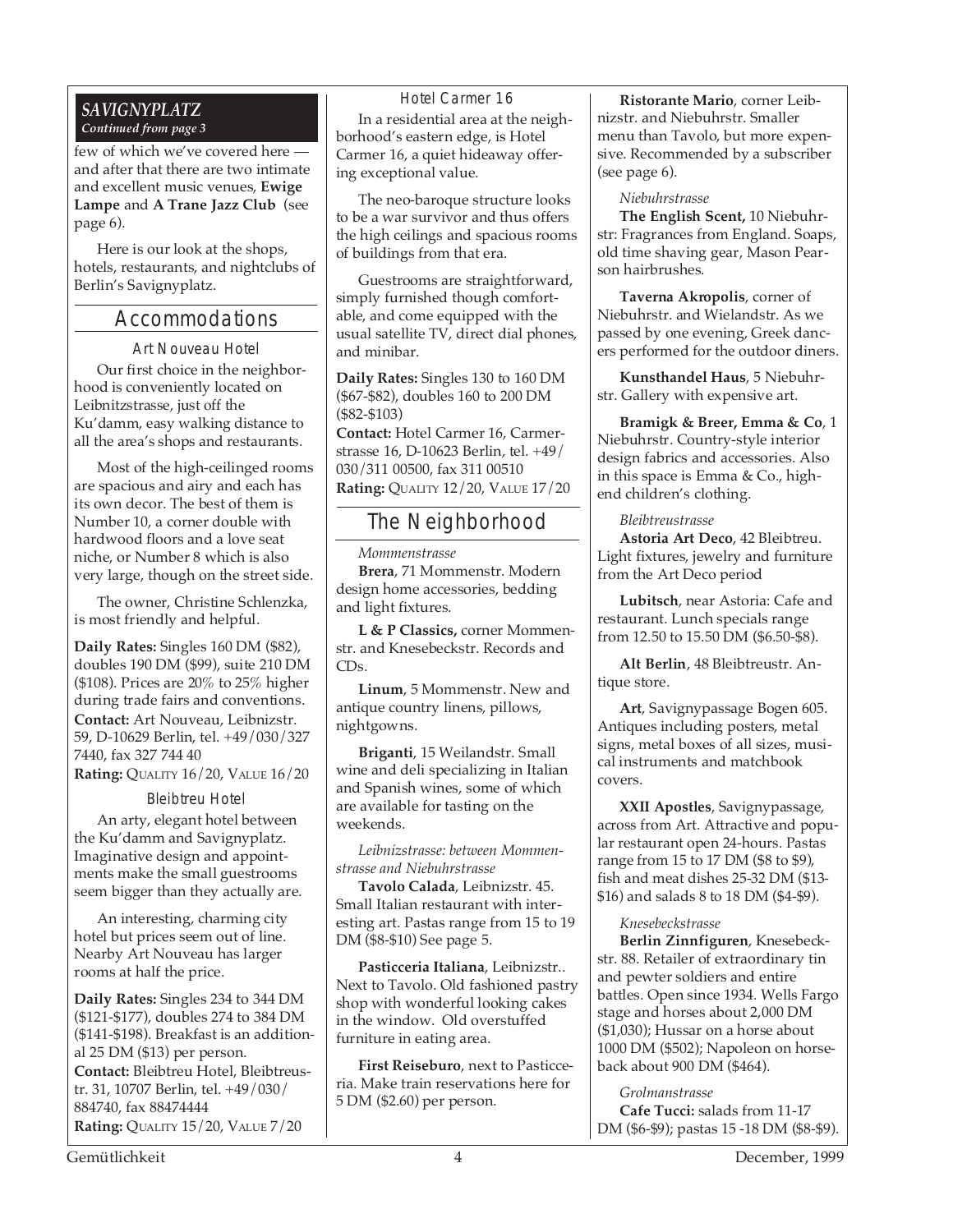There are dozens of women's clothing stores throughout the neighborhood.

#### Sustenance

#### Florian

Berlin has thousands of restaurants. Over the years we've eaten in perhaps 30 or 40 of them. With the demise of Fofi's a few years ago, Florian is now our top recommendation in the city and certainly the best we found in the Savignyplatz neighborhood. Mainly because it serves the best food. It's a little bit yuppie, a little bit smoky, and a little bit cramped. Service is accommodating but what comes on the plate is the real attraction. Dishes sound traditional but are done in the lighter style of the "new" German cuisine.

A meal's quality is often foretold by its salad and Florian's, with crisp rucola leaves coated with a wonderfully smoky dressing and topped with Parmesan shavings, promised great things to come.

We weren't disappointed. *Ochsenbrust* (27 DM/\$14) turned out to be a heap of the tenderest, most flavorful slices of boiled beef we've ever had. Of course, there was a rugged, homemade horseradish and an accompanying saute of vegetables had just the right touch of buttery sweetness.

A rich *Sauerbraten* (26 DM/\$13) was nearly the equal of the Ochsenbrust. The homemade *Spätzle* served with it was about as good as the dish gets and the breaded cauliflower was faultless.

The restaurant's interior is the same as it was on our last visit a few years ago; a series of fairly small rooms with plain white walls and hardwood floors. In summer, you can dine outside.

The clientele is an interesting mix of locals from the neighborhood, artists, actors and Berlin yuppies. Fine people watching. This is a popular place, so reserve ahead. On warm summer days you'll want a table outside.

#### **Berlin Info**

**Population:** 3.5 million

**Altitude:** 40 meters/ 131 feet

#### **Distance From:**

| Dresden   | $192km/120$ miles  |
|-----------|--------------------|
| Frankfurt | 566 km/354 miles   |
| Hamburg   | 289 km/181 miles   |
| Munich    | 585 km / 366 miles |
| Vienna    | $642km/401$ miles  |
| Zürich    | 852 km/533 miles   |

#### **Tourist Information:**

Berlin Tourism USA, 245 Fifth Ave., Suite 2204, New York NY 10016, tel. 212- 896-3333, fax 212-896-3342

Berlin Tourist Office, Am Karlsbad 11, D-10785 Berlin, tel. +49/030/2647 4812, fax 2647 4899

Berlin Tourist Office 24-hour hotline for hotel bookings: +49/030/250025 Web site: www.berlin.de

#### **Berlin WelcomeCard:**

Costs 29 DM (\$15) and is good for three days unlimited travel on Berlin's extensive U-Bahn and S-Bahn lines. Also comes with coupon booklet good for discounts at many of the city's leading attractions.

Without beverages we paid 72 DM (\$37) for dinner for two. Florian, Grolmanstr. 52, D-10623, Berlin, tel. +49/030/313 91 84 **Rating:** QUALITY 17/20, VALUE 17/20

#### Astir's

Bistro-style restaurant with black and white tile floors and a music theme; jazz related art on the walls and good recorded music in the background.

The opening "gift of the house" course was baguette slices with a smoked salmon puree and a small slice of a very salty quiche. An appetizer plate of grilled, marinated and fresh vegetables, olives, and spreads was only fair.

Coq au vin (26 DM/\$13) came in a nice red wine sauce with chunks of good bacon but the chicken was dry and too salty.

Much better than the chicken was a decent rack of rosemary-seasoned lamb (31 DM/\$16) served with potatoes au gratin under a mantle of pungent cheese and a small side of fresh green beans.

We paid 75 DM (\$39) for the meal for two persons without beverages. A very ordinary wine from France's St. Emilion district in Bordeaux was overpriced at 62 DM (\$32).

This is a city with many good restaurants. Astir's is o.k., but there are many better.

Astir's, Grolmanstrasse 56, tel. +49/ 030/313 6320

**Rating:** QUALITY 9/20, VALUE 10/20

#### **Schlüter**

A new entry on the neighborhood cafe scene. In summer, the stark, almost cavernous, interior is accessed by folding doors that open the entire width of the restaurant. Inside, small, bare wood tables are packed close together in lines, with hardly enough room to move between them. There are no tablecloths or napkins.

Things began well, with a fine gazpacho and good green salad in a raspberry vinaigrette dressing.

O.k., so the salad doesn't always foretell. *Rinderfilet mit Pfifferlingen* (beef filet with wild mushrooms) was dry and tasteless. Calves liver with an onion/apple sauce was a little better but not much. The beef cost 34 DM (\$18) and the liver 27 DM (\$14). Without beverages, our dinner was 80 DM (\$41) for two.

This is a good place for a drink at one of the outside tables — perhaps a zesty rum and grapefruit juice concoction (10 DM/\$5) — but avoid the food until a new cook is hired. Schlüter, Schlüterstr. 52, tel. +49/ 030/8867 6926.

**Rating:** QUALITY 5/20, VALUE 8/20

A few other restaurants should be noted:

*Continued on page 6…* • **Tavola Calda**. Italian. We only had dessert here — excellent — but the plates of food we saw being served to tables around us looked awfully good. Service was pleasant in the small dining room which was still full at 11:30pm, always a good sign. It's handy, too, if you are staying at the Hotel Art Nouveau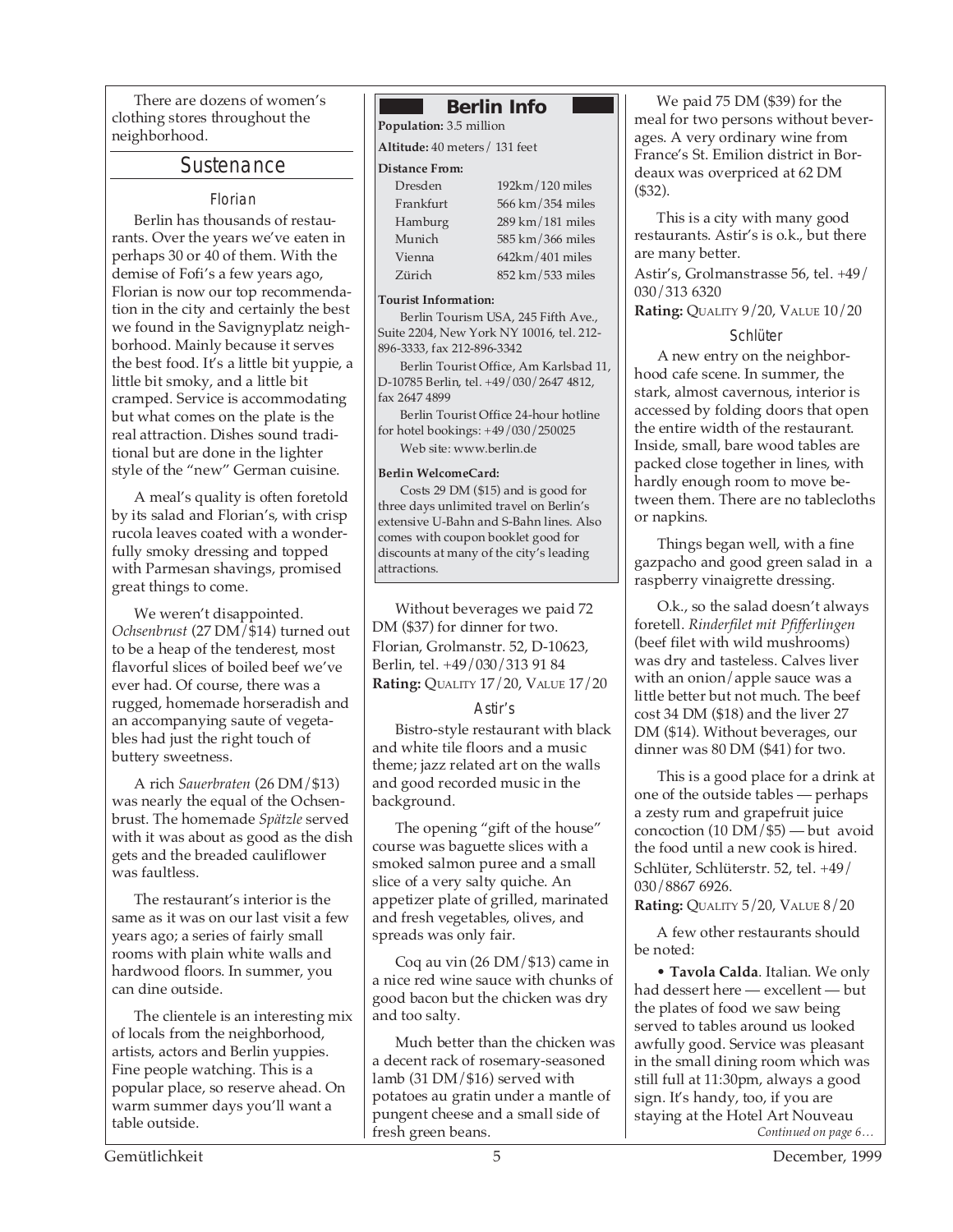#### *SAVIGNYPLATZ Continued from page 5*

just up the street. Reserve ahead. Tavola Calda, Leibnizstr. 45, tel. +40/030/3241048.

• **Ristorante Mario**. Just across the street from the Art Nouveau and recommended by subscriber Charlotte Olstead: "excellent food and accommodating service." Ristorante Mario, Leibnizstr. 45, tel. +40/030/3241048.

• **Spree Athen**. The idea here is to reprise the ambience of dining in the parlor of a prewar Berlin house with a little cabaret thrown in. A young woman, accompanied on the piano, sings the tunes of the Marlene Dietrich and Lotte Lenya era.

The fixed-price, six course dinners (about 80 DM/\$41) are very good — not great — but overall Spree Athen is a most enjoyable evening.

Located just around the corner from the Art Nouveau. Reserve ahead.

Spree Athen, Leibnizstrasse 60, tel. +49/030/324-1733.

**Rating:** QUALITY 13/20, VALUE 13/20

#### Music

There are two excellent music venues in the Savignyplatz area.

#### Ewige Lampe

Hole-in-the-wall bar/jazz/blues club. A tiny bar opens to a larger showroom with a small stage and table seating for perhaps 50 to 75 persons. Top-flight blues and New Orleans-style jazz begins at 9pm and ends about 1am. There was no cover the nights we were there and a small beer was about \$3. Great place. Ewige Lampe, Niebuhrstr. 11a, tel./ fax +49/030/324 3918

#### A Trane Jazz-Club

Outstanding small club featuring modern jazz. We paid a small cover (5 DM/\$2.60) but often there is no entrance charge. Very popular but you can check out the schedule of performances and make advance reservations on the web at www.a-

#### trane.de. A-Trane, Bleibtreustr. 1, tel. +49/ 030/313 4629, www.a-trane.de

#### *BEST OF THE CENTURY Continued from page 1*

Vevey and Martigny. Some of Switzerland's finest and most spectacularly sited vineyards are minutes from the hotel. One can be on the ski slopes or hiking in the Vaudois Alps in about an hour and interesting towns like Gruyères, Murten and Avenches are easy day trips.

Two of Switzerland's great restaurants, **Girardet** in the Lausanne suburb of Crissier, and **Hôtel-Restaurant de L'Ermitage** in Vufflens-le-Château, about 30 minutes down the road toward Geneva, are nearby. And the hotel itself has two very fine restaurants plus a chic little winebar.

To us, the Beau-Rivage defines the term European "grand hotel."

#### **Affordable Hotel**

Our requirements for the other two categories were similar except we placed more emphasis on charm and hospitality. The very top hotels, all five-star and corporately owned, seem to have those qualities in about equal measure.

For the "Affordable Hotel of the Century" we looked only at hotels where a double room with breakfast can be obtained for \$125 or less.

Two of the main contenders were the **Gutshotel** in Neumagen-Dhron on the Mosel river, and the **Auberge de Chernex** in the hills above Montreux.

Our pick, however, is the **Hotel Anker** in Marktheidenfeld between Frankfurt and Nürnberg. From a facilities standpoint it outshines all the other contenders and the welcome and care lavished on guests by the Deppisch family is unsurpassed. Another point in its favor is its easy proximity to the outstanding restaurant, **Weinhaus Anker,** just across the street from the hotel.

In our first review of the Anker,

in 1990, we wrote, "This is a Mercedes Benz of a hotel; solid, not flashy, but everything works and is built to last. In two days there we never encountered a single employee, from the owners to the person mopping the floors who, at every contact, did not favor us with a *Guten Tag* and a smile."

#### **Castle Hotel**

 $\mathbf{M}$ 

While we agonized over the first two categories, "Castle Hotel of the Century" was easy. The **Schloss Haunsperg**, near Salzburg, combines authenticity, great charm and perhaps the warmest welcome in all Christendom.

Eike and Georg von Gernerth have a special talent for making guests feel welcome. Arrive at Haunsperg and, after you've been escorted to your room by one of the owners (not just handed a key and pointed toward the stairs), you'll be invited to join them for a glass of wine before dinner, which is best eaten in the village at **Landgasthaus Hammerwirt**.

Charm? Haunsperg sets the standard. It has eight rooms/suites in a variety of shapes, sizes and furnishing. Some are quite large but all have great character. High ceilings, ancient three-foot thick walls, squeaky wood floors, antique furnishings, and glorious objet d'art, most of which have been in the von Gernerth family for centuries, will do that for a hotel room. You might like the one with the Bösendorfer grand piano and the crystal chandelier.

And the von Gernerths are delighted to show guests their home and share its history. There seems to be an interesting story behind every apartment, every picture, every rug, every piece of porcelain and China, and every antique.

Amazingly, this hotel is not prohibitively expensive. The best double room is 1900 AS (\$138).

#### **More Top Picks**

Those are our Hotel of the Century picks. We could go on with other categories, the possibilities are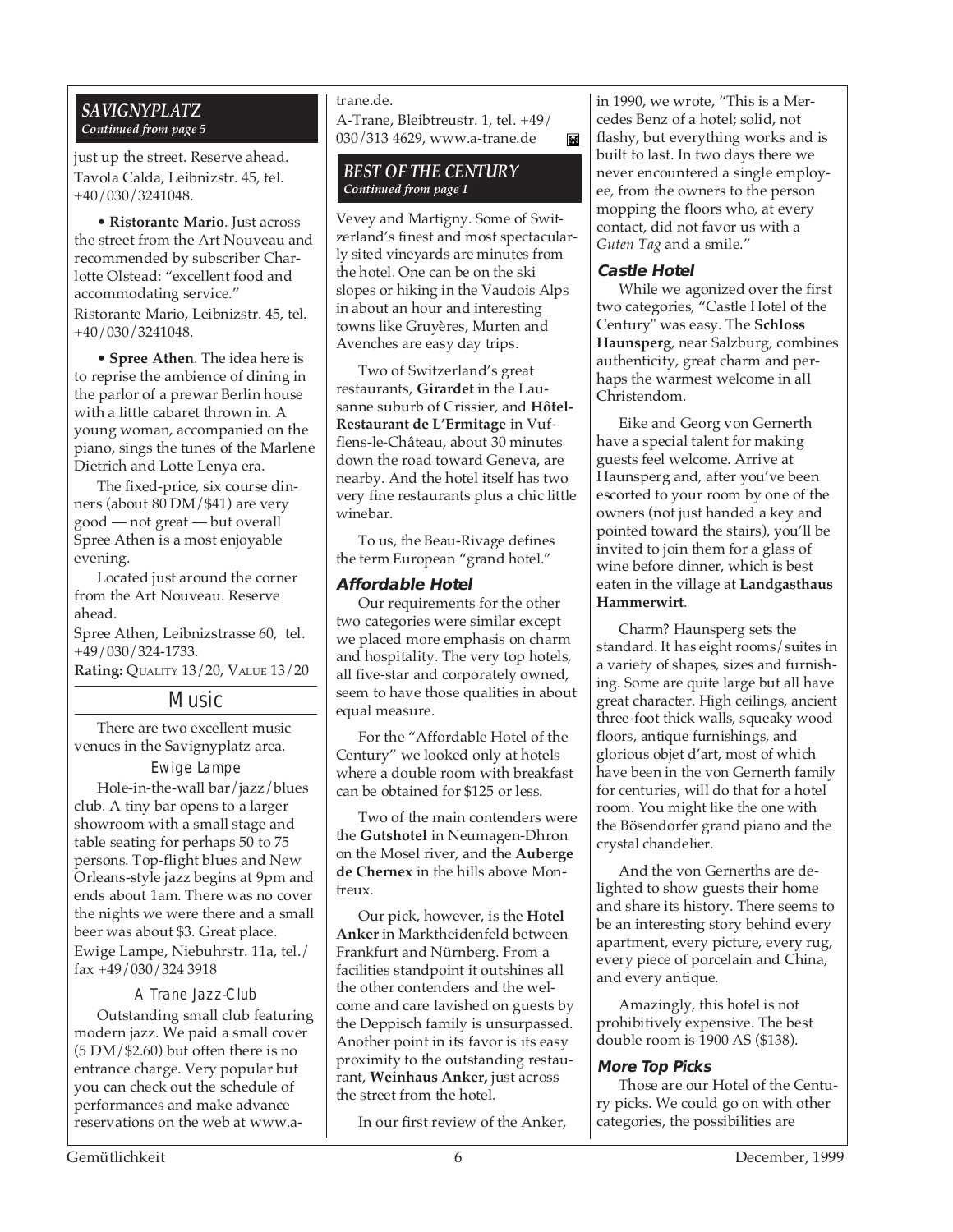#### limitless.

Here might be a few other choices.

The bargain hotel of the century would probably be a toss-up between the **Pension Heim** in Seeg, near Füssen, or the **Gasthof-Pension Waldrast** in Reutte, Austria, just south of Füssen.

The leading alpine hotel would come from **Les Sources des Alpes** in Leukerbad, Switzerland; **Grüner Baum** in Badgastein, Austria; the **Rote Wand** in Lech, Austria; the **Waldhotel Doldenhorn** in Kandersteg, Switzerland, or the **Hostellerie Bon Accueil**, Château-d' Oex, Switzerland.

The top restaurant would be an easy choice, the **Hôtel-Restaurant de L'Ermitage** in Vufflens-le-Château, near Morges on Lac Léman (Lake Geneva), where we had the finest dining experience of our lives. With wine, figure on \$200 per person. The restaurant also has a few beautifully appointed guestrooms.

More affordable restaurants could include **Kronenhalle** in Zürich, the previously-mentioned **Weinhaus Anker** in Marktheidenfeld, **Florian** in Berlin, **Le Gitan** in Zermatt, and **Lorenzini** in Bern, Switzerland.

Best inexpensive restaurants might be the **Bahnhof Hotel** in Saanen, Switzerland or the brewery restaurant at **Budejovicky Budvar**, in Ceske Budejovice, Czech Republic.

The hotel and restaurant where you will have the most fun is the **Gasthof Fraundorfer** in Garmisch-Partenkirchen. Next time you're there, raise a glass for your friends at *Gemütlichkeit*.

**Auberge De Chernex**, CH-1822, Chernex, tel. +41/021/964 41 91, fax 964 68 57

**Bahnhof Hotel**, Bahnhofstrasse, CH-3777, Saanenmöser, tel, +41/033/ 744 15 06, fax 744 72 88

**Beau-Rivage Palace**, CH-1000, Lausanne, tel. +41/021/613 33 33, fax 613 33 34

**Florian**, Grolmanstr. 52, D-10623, Berlin, tel. +49/030/313 91 84

**Gasthof Fraundorfer**, Ludwigstrasse 24, D-82467, Garmisch-Partenkirchen, tel. +49/0882/ 2176, fax 71073

**Gasthof-Pension Waldrast**, Reutte-Ehenbichel A-6600, tel. +43/05672/62443, fax 62443

**Girardet**, 1 r.d'Yverdon, CH-1023, Crissier, tel. +41/021/634 05 05, fax 634 24 64 **Grüner Baum**, A-5640, Badgastein, tel. +43/ 06434/25 16 0, fax 25 16 25

**Gutshotel**, Balduinstrasse 1, D-54347, Neumagen-Dhron, tel. +49/06507/20-35, fax 5644

**Hostellerie Bon Accueil**, Château-d' Oex, CH-1837, tel. +41/026/924 63 20, fax 924 51 26. 21

**Hotel Anker,** Obertorstr. 6. D-97828 Marktheidenfeld, tel. +49/09391/6004-0, fax 6004-77

**Hôtel-Restaurant de L'Ermitage**, CH-1134, Vufflens-le-Château, tel. +41/021/802 2191, fax 802 2240

**Kronenhalle**, Rämistr. 4, CH-8001, Zürich, tel. +41/01/251 66 69, fax 251 66 81

**Landgasthaus Hammerwirt,** A-5411 Oberalm, tel. +49/06245/83664

**Le Gitan,** Hotel Darioli, Marie-Therese Darioli, CH-3920, Zermatt, tel. +41/027/968 19 40

**Les Sources des Alpes**, Tuftstr. 17, CH-3954, Leukerbad, tel., +41/027/470 51 51, fax 470 35 33 **Lorenzini**, Theaterplatz 5, CH-3011, Bern, tel.

+41/031/311 78 50, fax 312 30 38 **Pension Heim**, Aufmberg 8, D-87637, Seeg, tel. +49/08364/642, fax 10 51

**Ritz Carlton Schloss Hotel Berlin**, Brahmsstrasse 10, D-14193 Berlin, tel. +49/030/ 89584-0, fax 89584-800

**Rote Wand**, A-6764, Lech-Zug am Arlberg, tel. +43/05583/34 35 0, fax 34 35 40

**Schloss Haunsperg**, Hammerstrasse 32, A-5411 Oberalm, tel. +43/06245/80662, fax 85680

**Victoria-Jungfrau Grand Hotel**, CH-3800, Interlaken, tel. +41/036/271111, fax 273737 **Waldhotel Doldenhorn**, Hauptstrasses, CH-3718, Kandersteg, tel. 033/675 81 81, fax 675 81 85 **Weinhaus Anker**, Obertorstrasse 13, D-97828, Marktheidenfeld, tel. +49/09391/17 36, fax 1742

#### *DEAR SUBSCRIBER Continued from page 1*

find your car in the dim light (the better to hide the dents you get charged for when you bring it back). Return the car — pray you don't miss any of the "rental return" signs approaching the airport on the freeway — and do the whole thing in reverse.

**Rail:** Here's a novel idea, Eurail and Europass rail passes will not increase in price for the year 2000. Let's hear it for Rail Europe.

**The Dollar**: Stronger than at any time since the mid-80s. With the deutschemark over 1.9, the Swiss franc near 1.6 and almost 14 shillings to the dollar, Germanic Europe is palpably cheaper.

#### **December in Germanic Europe**

Earlier this month we spent a couple of weeks in Germany, Austria and Switzerland. In the months ahead you'll be reading about Neuchâtel, the medieval town of Murten and its great **Hotel Vieux Manoir au Lac**, Eichstätt just north of Inglostadt in Germany, the Austrian winemaking province of Burgenland, and a little taste of Munich.

Here are a few impressions.

• **Switzerland** is now a country of roundabouts. You know, those circular drives that replace intersections? It seems to me thousands have blossomed over the past couple of years and most Americans aren't used to them. Actually, they're a great idea. The secret to not getting T-boned in one of them is to yield the right-of-way to cars already in the roundabout.

• **We are not advance** reservations advocates for most situations but it's a strategy that sometimes didn't work so well. December weekends in Christmas market towns like Salzburg, Vienna and Munich attract thousands of out of towners and the hotels and restaurants fill up. We had big trouble finding hotels and restaurants in all three cities. In fact, even hotels in small towns *near* Salzburg laid that unwelcome "fully booked" phrase on us.

• **In Munich**, we lucked out when we remembered the **Asam Hotel** (see September, '99) was new and perhaps not yet well known. We liked the hotel very much; nice people, super location a block from a pedestrian-only street that leads to the center, great restaurants in the neighborhood, excellent beds and bedding, tight but well-equipped bathrooms, quiet, good breakfast in an attractive room. We had room Number 32 for two nights and paid 310 DM (\$161), which I think is a bit pricey, especially considering breakfast is an additional 22 DM (\$12) per person. Still, this is an ideal Munich headquarters.

• **Munich Musings**. December 3. The Marienplatz and its pedestrianonly feeder streets swarm with

*Continued on page 8…*